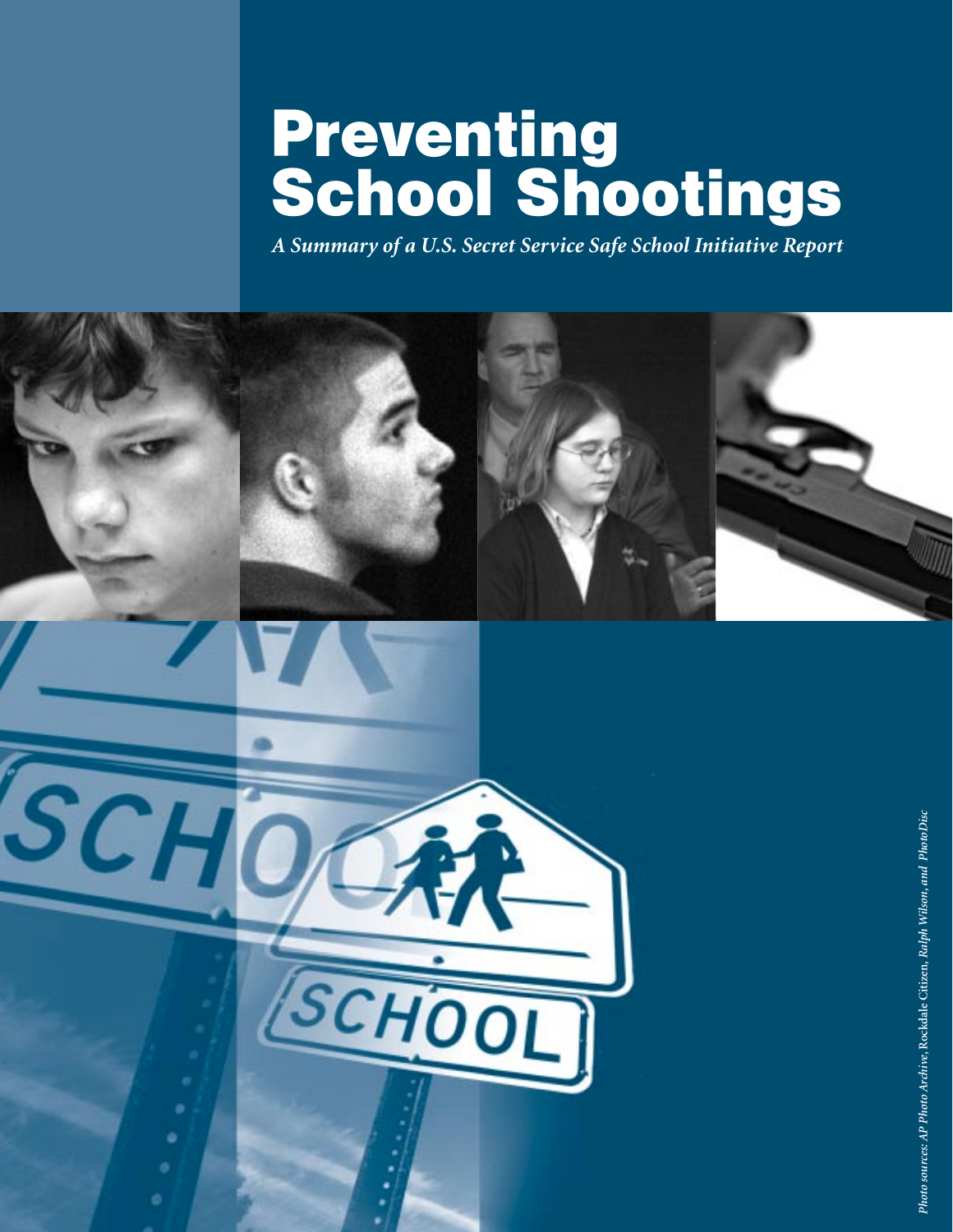the 18-year-old honor<br>student brought guns<br>a homemade bomb to student brought guns and a homemade bomb to school. He set off the fire alarm and shot at the janitors and firefighters who responded. The boy hung himself while awaiting trial. This story sounds as current as today's media headlines, but it happened in 1974. School shootings are not a new phenomenon.

There is no one reason why school shootings occur, and no one type of student who becomes a shooter.

This article dispels the myths and stereotypes about school shooters. Children who attack can be any age and from any ethnic group, race, or family situation. Contrary to assumptions that some of our youth "just snap"—they don't. They plan.

Most official statistics show a steady decline in the rates of school violence. Reports from the U.S. Department of Education show school to be one of the safest places for our children.<sup>1</sup> However, several high-profile shootings in schools over the past decade have resulted

## editor's note

This article summarizes *USSS Safe School Initiative: An Interim Report on the Prevention of Targeted Violence in Schools* (Washington, DC: U.S. Secret Service, National Threat Assessment Center, 2000). The summary is published with permission from NTAC.

The full report, with expanded findings, is anticipated in early 2002. The research was funded in part through NIJ grant number 00–MU–MU–A003.

For more information, visit the National Threat Assessment Center online at http://www.treas.gov/usss/ntac.

in increased fear among students, parents, and educators.

The National Institute of Justice has joined forces with the U.S. Secret Service and the U.S. Department of Education to assess ways to prevent school shootings. The Secret Service has a long tradition of protecting our Nation's leaders by identifying, assessing, and managing persons who might pose a threat of targeted violence.

Targeted violence is a term developed by the Secret Service to refer to any incident of violence where a known (or knowable) attacker selects a particular target prior to the act of violence. Because of the Secret Service's expertise in the study and prevention of targeted violence, the Secretary of Education

Reports from the U.S. Department of Education show school to be one of the safest places for our children. However, several high-profile shootings in schools over the past decade have resulted in increased fear among students, parents, and educators.

asked the agency to conduct a similar operational study of school shootings. (See "Editor's Note," above, and "The Study Specifics," page 13.)

# Study Implications

The findings clearly emphasize the importance of paying attention and listening to America's young people. More than a handful of adults parents, teachers, school administrators and counselors, coaches, and law enforcement—can make an important contribution to and play a key role in preventing violence on school grounds.

Young people who need help often do not keep it a secret. They may exhibit obvious warning signs either through behavior or remarks, such as voicing problems or grievances, complaining about persecution or bullying, or showing signs of depression or desperation.

The Secret Service found that when young people plan targeted violence they often tell at least one person about their plans, give out specifics before the event takes place, and obtain weapons they need—usually from their own home or a relative's home.

An important effort in prevention may be to ensure that young people have opportunities to talk and connect with caring adults.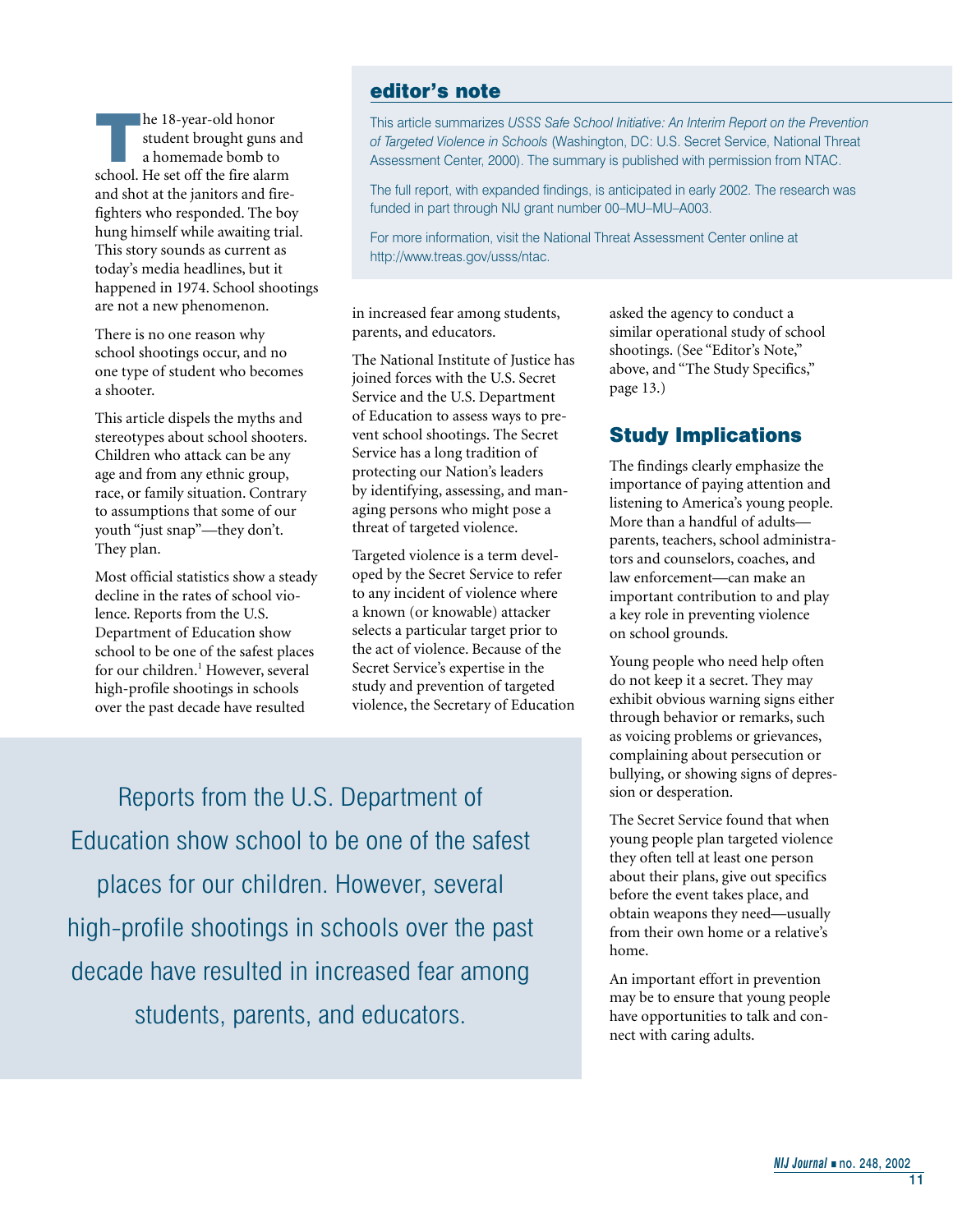# What We Know

#### Attackers Talk About Their Plans

*Prior to most incidents, the attacker told someone about his idea or plan.* In more than three-fourths of the cases examined in the Safe School Initiative, the attacker told a friend, schoolmate, or sibling about his idea for a possible attack before taking action. In one case, an attacker made comments to at least 24 friends and classmates about his interest in killing other students, building bombs, or carrying out an attack at the school. Some of the conversations were long enough that peers conveyed detailed information about the plans, including the date it would happen.

However, the study identified a major barrier to the prevention of targeted school violence. In nearly all of the cases, the person who was told about the impending incident was a peer, and rarely did anyone bring the information to an adult's attention. It is important, therefore, that threat assessment inquiries involve efforts to gather information from anyone who may have contact with the student in question. It also is important to decrease barriers that may prevent students who have information from coming forward. In addition, both schools and investigators need a thoughtful, effective system for handling and analyzing any information that is provided.

Although some attackers did make threats, most did not threaten their target directly. The researchers indicate it is helpful to distinguish between *making* a threat (telling people they intend to harm someone) and *posing* a threat (engaging in behaviors that indicate intent, planning, or preparation for an attack). The study notes that plans to prevent school violence should

It is important that threat assessment inquiries involve efforts to gather information from anyone who may have contact with the student in question. It also is important to decrease barriers that may prevent students who have information from coming forward. In addition, both schools and investigators need a thoughtful, effective system for handling and analyzing any information that is provided.

involve adults attending to concerns when someone poses a threat rather than waiting for a direct threat.

#### Attackers Make Plans

*Incidents of targeted violence at school are rarely impulsive.* In almost all incidents, the attacker developed the idea to harm the target before the attack. In many cases, the attacker formulated the idea for the attack at least 2 weeks in advance and planned out the incident. Targeted violence is typically the end result of an understandable, often discernible, process of thinking and behavior. For more than half of the attackers, the motive was revenge. In several cases, students made efforts to acquire firearms—often from their own home—or bomb-making equipment, and solicited the assistance of friends to do so.

Because information about intent and planning was potentially knowable before the incident, the findings suggest some violent events may be preventable. Quick efforts to inquire and intervene are extremely important because the time span may be short between the attacker's decision to attack and the actual incident. An inquiry should include investigation of, and attention to, grievances and bad feelings a student may be experiencing about school or potential targets.

#### There Is No Stereotype or Profile

*There is no accurate or useful profile of "the school shooter."* The personality and social characteristics of the shooters varied substantially. They came from a variety of racial and ethnic backgrounds and varied in age from 11 to 21 years. Family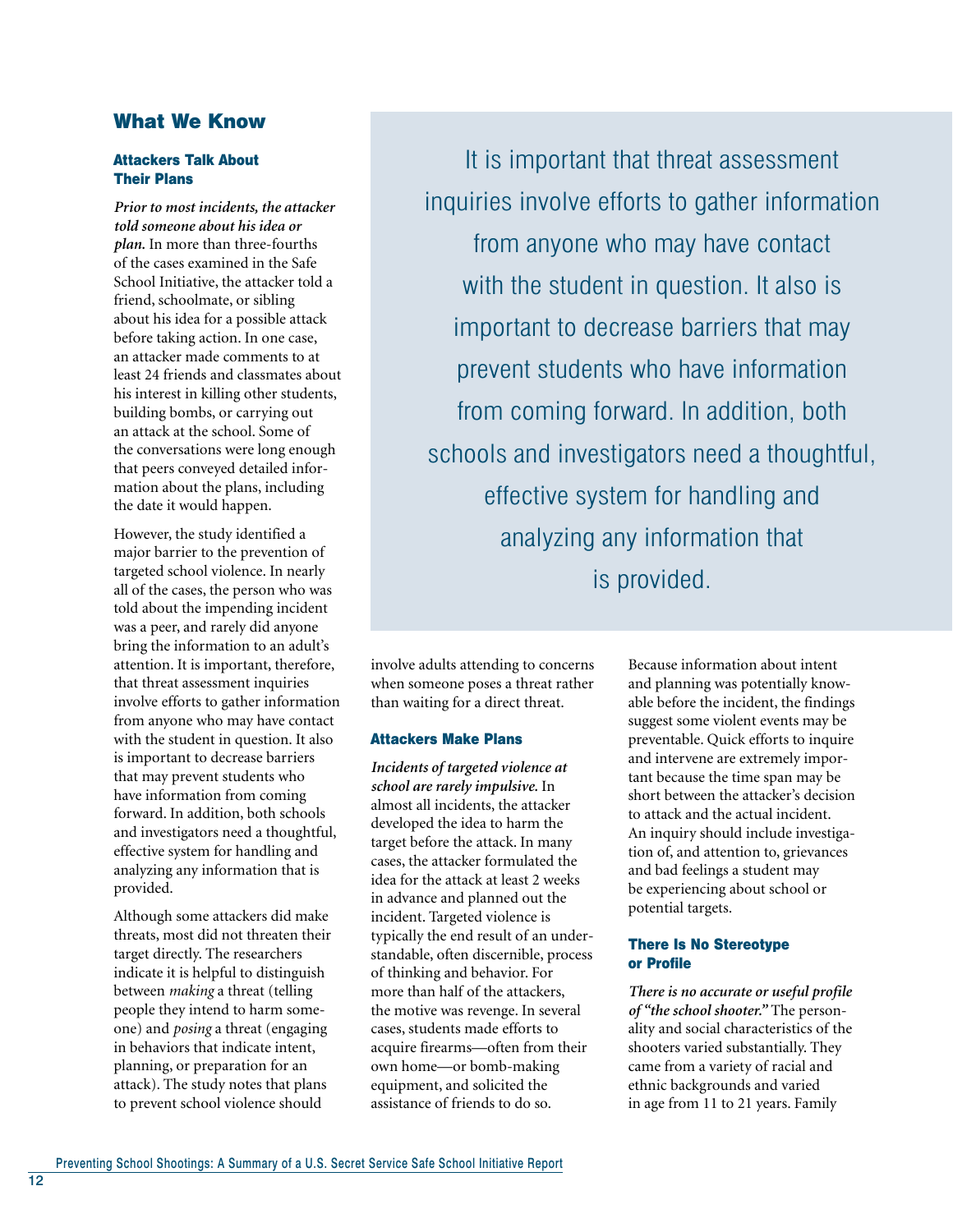

situations ranged from intact families to foster homes. Academic performance ranged from excellent to failing. Few had been diagnosed with any mental disorder prior to the incident, and less than one-third had histories of drug or alcohol abuse.

Thus profiling is not effective for identifying students who may pose a risk for targeted violence at school. Knowing that an individual shares characteristics, features, or traits with prior school shooters does not advance the appraisal of risk. The use of profiles carries a risk of over-

# The Study Specifics

Since September 1999, the National Threat Assessment Center (NTAC) has studied 37 school shootings involving 41 attackers. The attackers were current or recent students at the school and chose to attack the school for a particular purpose, not simply as a site of opportunity. The study excluded school shootings that were clearly related to gang or drug activity or to an interpersonal or relationship dispute. All of the incidents were committed by boys or young men.

Researchers reviewed primary source materials for each incident, including investigative, school, court, and mental health records. Information gathered about each case included facts about how

the attacker developed the idea to harm, selected the target(s), planned the attack, and chose to communicate an intent to cause harm.

Each case file also identified the motivation behind the attack, the method used to acquire weapons, and demographic and background information about each attacker. In addition, NTAC personnel conducted interviews with 10 of the attackers. The interviews provided an opportunity to hear the attacker's perspective on his decision to engage in a school-based attack.

The results of the study overturn stereotypes and suggest ways to prevent shootings and other school violence.

identification, and the vast majority of students who fit any given profile will not actually pose a risk. The use of these stereotypes will fail to identify some students who do, in fact, pose a risk of violence, but who share few characteristics with prior attackers.

A fact-based approach may be more productive in preventing school shootings than a trait-based approach. This study indicates that an inquiry based on a student's behaviors and communications will be more productive than attempts to determine risk by attending to students' characteristics or traits. The aim should be to determine if the student appears to be planning or preparing for an attack. If so, how far along are the plans, and when or where would intervention be possible?

#### Attackers Had Easy Access to Guns

*Most attackers had used guns previously and had access to guns.* In nearly two-thirds of the incidents, the attackers obtained the gun(s) used in the attack from their own home or that of a relative. In some cases, the guns were gifts from the students' parents.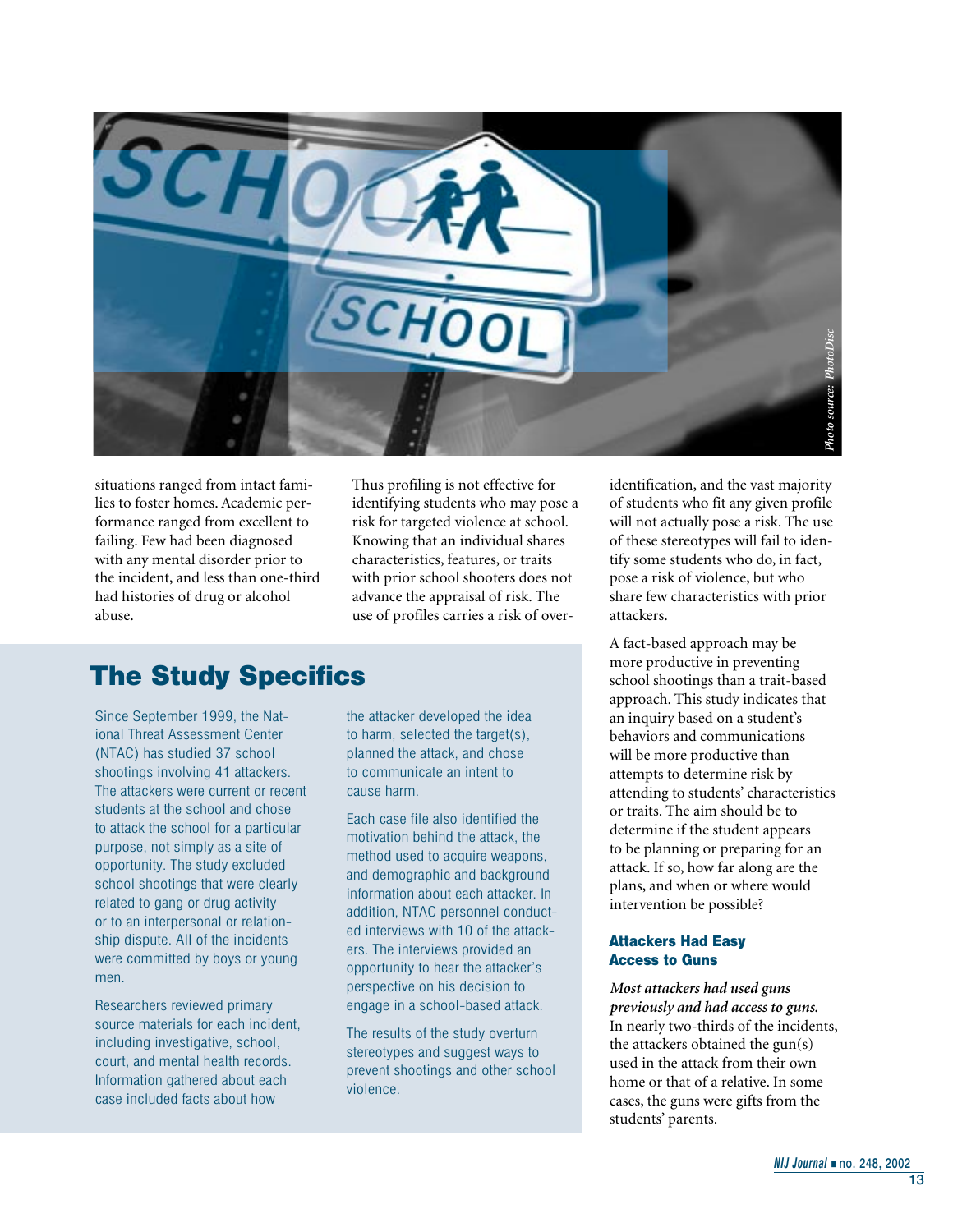While access to weapons among students may be common, when the idea of an attack exists, any effort to acquire, prepare, or use a weapon may signal an attacker's progression from idea to action. A threat assessment inquiry should include investigation of weapon access and use and attention to communication about weapons. The large number of attackers who acquired their guns from home highlights the need to consider issues of safe gun storage.

#### School Staff Are Often First **Responders**

*Most shooting incidents were not resolved by law enforcement intervention.* More than half of the attacks ended before law enforcement responded to the scene despite law enforcement's often prompt response. In these cases, faculty or fellow students stopped the attacker, or the attacker either stopped shooting on his own or committed suicide. Many of the incidents lasted 20 minutes or less.

Schools can make the best use of their resources by working with law enforcement on prevention efforts as well as critical incident response plans.

#### Attackers Are Encouraged by Others

*In many cases, other students were involved in some capacity.* The attackers acted alone in at least two-thirds of the cases. However, in almost half of the cases, friends or fellow students influenced or encouraged the attacker to act.

In one case, the student planned to bring a gun to school in an attempt to appear tough to other students who had been harassing him. The attacker shared his plan with two friends who convinced him to actually shoot students at the school to

A significant problem in preventing targeted violence is determining how best to respond to students who are already known to be in trouble. This study indicates the importance of giving attention to students who are having difficulty coping with major losses or perceived failures, particularly when feelings of desperation and hopelessness are involved.

persuade others to leave him alone. Several days later, he did just that. The attacker schemed to shoot fellow students in the lobby of his school at a specific time in the morning. On the morning of the attack, he asked three others to meet him in the mezzanine overlooking the lobby, where only a few students could be found every morning. The students told so many others that by the time the attacker opened fire in the lobby—killing 2 and injuring 2—a total of 24 students were in the mezzanine watching the attack. One student brought a camera to record the event.

Advance knowledge among students about the planned incidents contradicts the assumption that shooters are "loners" and that they "just snap." The research suggests that an inquiry should not only include efforts to gather information from a student's friends and schoolmates, but also give attention to the influence that a student's friends or peers may have on intent, planning, and preparations.

#### Bullying Can Be a Factor

*In a number of cases, bullying played a key role in the decision to attack.* A number of attackers had experienced bullying and harassment that were longstanding and severe. In those cases, the experience of bullying appeared to play a major role in motivating the attack at school. Bullying was not a factor in every case, and clearly not every child who is bullied in school will pose a risk. However, in a number of cases, attackers described experiences of being bullied in terms that approached torment.

Attackers told of behaviors that, if they occurred in the workplace, would meet the legal definition of harassment. That bullying played a major role in a number of school